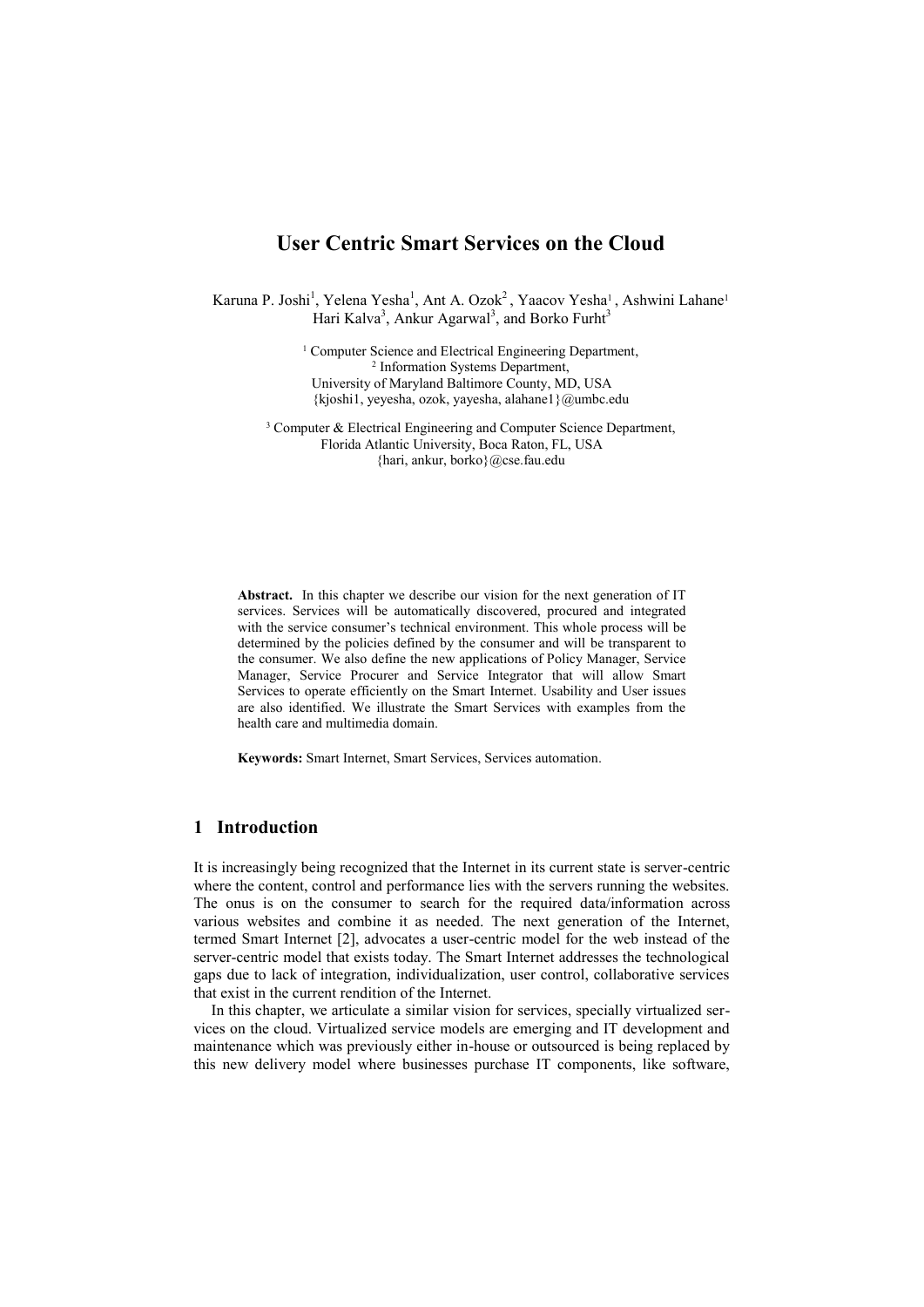hardware or network bandwidth, as services from providers distributed globally. In such scenarios, multiple providers often collaborate to create a single service for an organization. In some cases, organizations utilize multiple service providers to mitigate risks associated with a single provider. In other cases, they may utilize a single provider who in turn utilizes the services of other providers. Moreover, the component service of a provider could simultaneously participate in several composed service orchestrations. This model has also been termed Service Virtualization [1]. Virtualization implies that the service with which an end customer interacts may be composed of many others, and each service in turn could depend on backend applications (database, web server) and resources (storage, bandwidth, CPU). It could be delivered remotely to the consumer via a computing grid or cloud. The service, in effect, is virtualized on the cloud. This virtualized model of service delivery potentially allows easier service customization, better resource utilization and greater responsiveness on part of the service providers. In this model, the service is acquired through the "on demand" pull technology. This is true of services that are purely IT in nature (e.g. Software as a Service (SaaS) or Infrastructure as a Service (IaaS)), as well as services that are IT enabled (ITeS) but involve human contact (e.g. those provided via contact centers). It is possible in these scenarios that neither the hardware infrastructure, nor the software; and not even the people running these services belong to the organization that uses the service.

Creation of a user-centric model for virtualized services presents new challenges. While the concept of 'Service on demand', i.e. a user requesting service or its components when needed, is promising; there appears to be no rush from organizations to adopt this new model. One of the key barriers is the lack of infrastructure to enable automatic management, procurement and integration of services. Smart Internet is essential to realize the full benefit of the virtualized delivery model. In this paper we describe our vision of how services will be more automatically managed in a Smart Internet environment. Another barrier is the Usability and User related issues of on-demand services. In this chapter we also look into this in detail and identify the open issues that will need to be addressed in the Smart Internet. We have provided examples from multimedia and health care domain to illustrate our vision. We review related work in this area in section 2 and detail the proposed service flow in section 3. We look into the Usability issues that will arise for such services in section 4. Section 5 and 6 provides some examples from the healthcare and multimedia domain respectively and list the open issues that will need to be addressed for services on the Smart Internet. We conclude in section 7 and provide an overview of our ongoing work

# **2 Related Work**

A user-centric model of the Internet mandates the capability of individualizing or personalizing websites for each user based on their preferences, traversal patterns, functional domain, services consumed etc. Personalization of web has been extensively researched. Researchers have tried to enhance it by improving upon Internet's searching capabilities. Joshi and Jiang [13] had proposed an algorithm to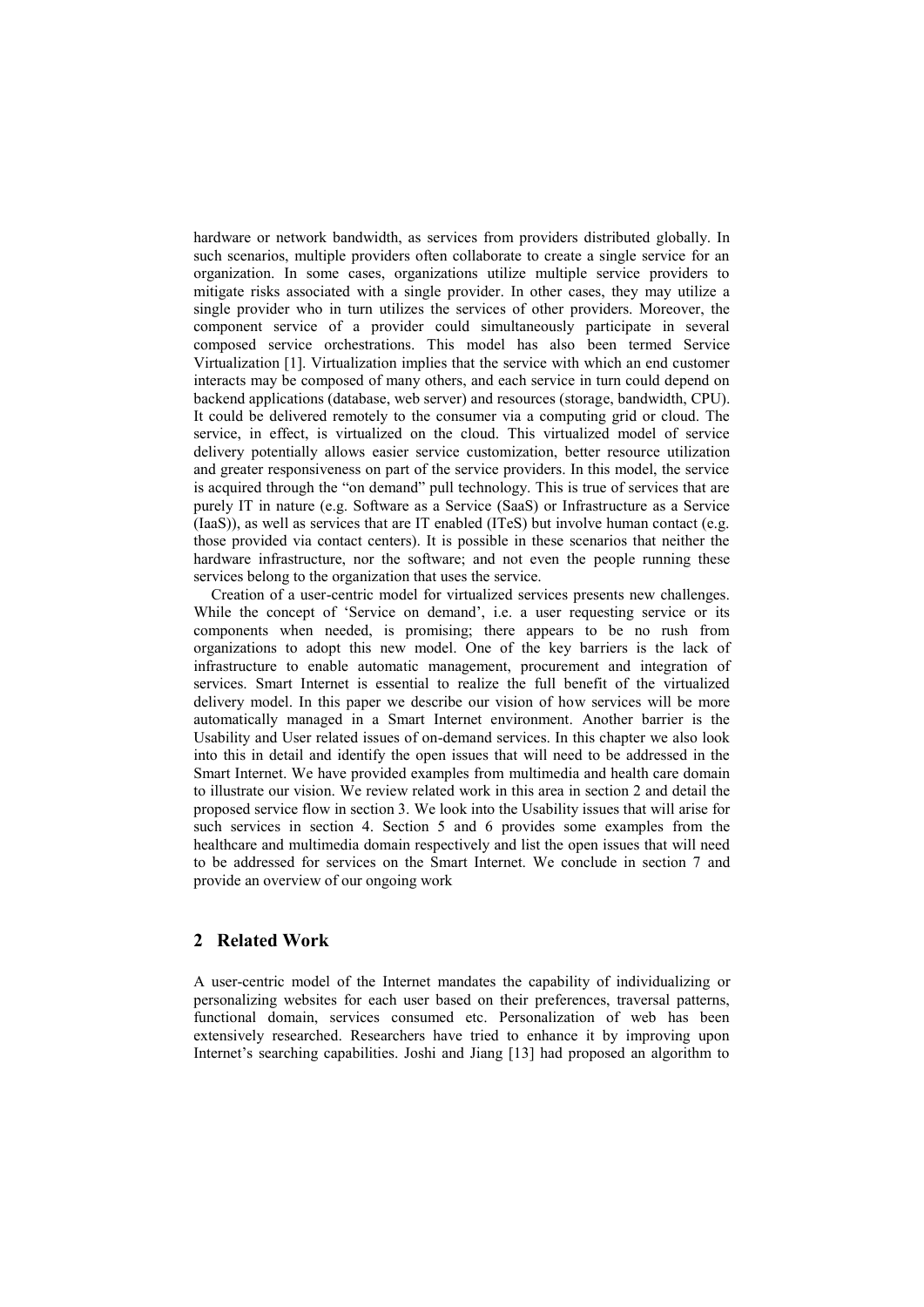cluster search results to provide users with a personalized view of their web queries. Stanford NLP group [14] have developed PageRank algorithm to decide the ranking of web pages returned after a search. More recently, Balke and Wagner [14] have proposed an algorithm featuring the expansion of service requests by user-specific demands to enable personalized selection of web services. However, most of these approaches have been based on the current server-centric model on the Internet.

Researchers have also concentrated on developing methodologies for virtualized services. Papazoglou and Van Den Heuvel [3] have proposed a methodology for developing and deploying web services using service oriented architectures. Their approach, however, is limited to the creation and deployment of web services and does not account for virtualized environment where services are composed on demand. Providers may need to combine their services with other resources or providers" services to meet consumer needs. Other methodologies, like that proposed by Bianchini et al. [4], do not provide this flexibility and are limited to cases where a single service provider provides one service. Zeng et al. [5] address the quality based selection of composite services via a global planning approach but do not cover the human factors in quality metrics used for selecting the components. Maximilien and Singh [6] propose an ontology to capture quality of a web service so that quality attributes can be used while selecting a service. Their ontology is limited by the fact that it considers single web services, rather than service compositions. Black et al. [7] have proposed an integrated model for IT service management. Their model is limited to managing the service from the service provider's perspective. Milanovic et al. [30] have summarized the key issues in web services composition. Dustdar et. al [29] have presented several different composition strategies and have reviewed the dynamic web service composition approach which is relevant to the on-demand service composition.

In a virtualized service-oriented environment, consumers and providers need to be able to exchange information, queries, and requests pertaining to the data and policies with some assurance that they share a common meaning. One possible approach to this issue is to employ Semantic Web techniques for modeling and reasoning about services related information. Semantic Web is an enhancement of the World Wide Web that deals primarily with data instead of documents. It enables data to be annotated with machine understandable metadata, allowing the automation of their retrieval and their usage in correct contexts. Semantic Web technologies include languages such as Resource Description Framework (RDF) [10] and Web Ontology Language (OWL) [9] for defining ontologies and describing metadata using these ontologies as well as tools for reasoning over these descriptions. Web Services Description Language (WSDL) [8] is an XML based language that provides a model for describing web services. It defines services as collections of network endpoints, or ports operating on messages containing either document-oriented or procedureoriented information. Business Process Execution Language (BPEL) [11] is a standard executable language for specifying business process behavior based on web services. Its messaging facilities depend on WSDL. Semantic web technologies can be used to provide common semantics of service information and policies enabling all agents who understand basic Semantic Web technologies to communicate and use each other"s data and services effectively.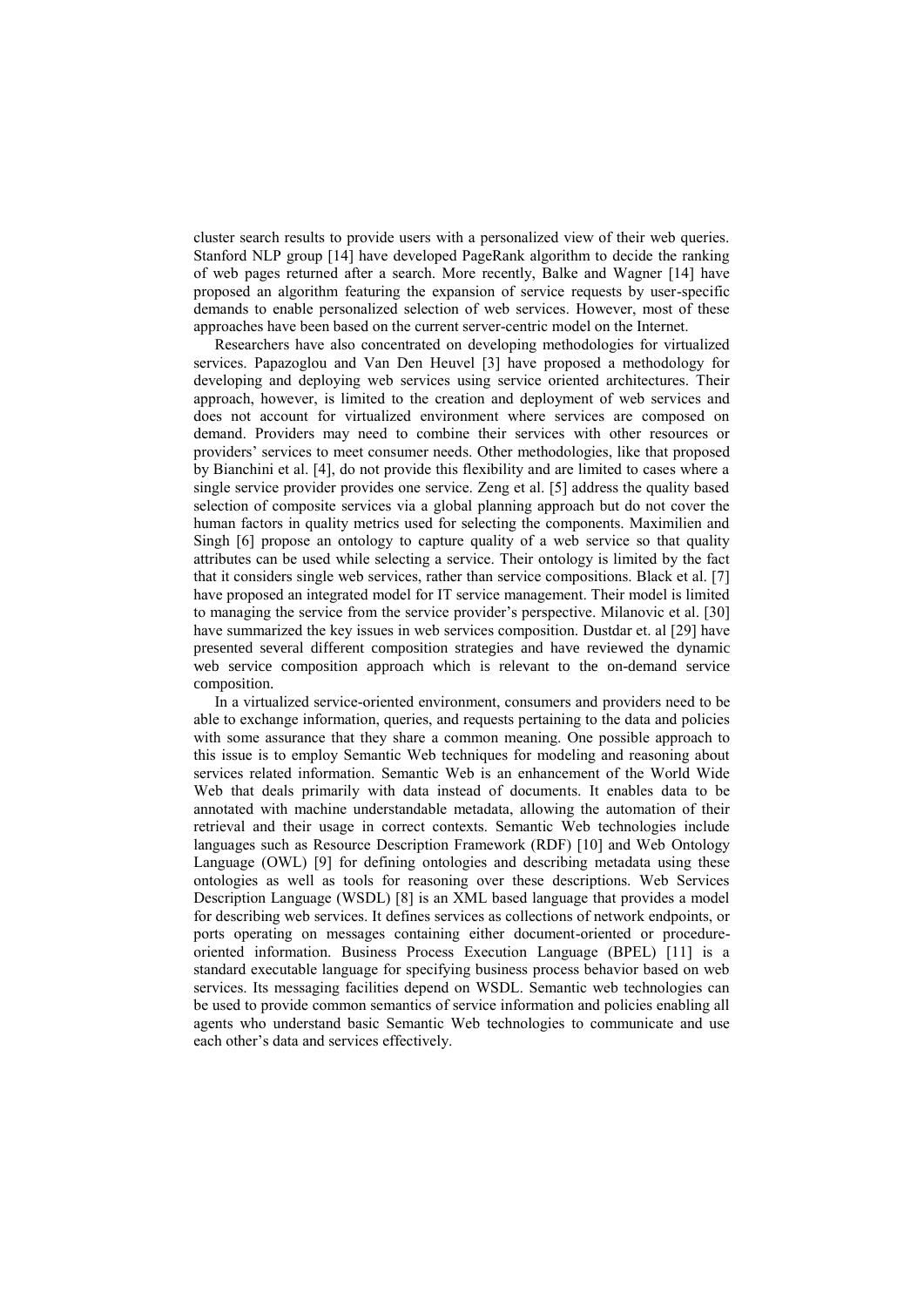### **3 Services on Demand**

Existing methodologies for designing and deploying web based services put the control in the hands of the service providers who plan and design the service, decide its composition, delivery mode and then wait for consumer request of the service. Services are mainly developed by using the semantic web technologies. While semantic web languages are easier to read compared to computer languages, like C or Java; they still require the consumers to possess technical expertise in semantic web languages to be able to consume the services.

We envision that with the development of the Smart Internet and further adoption of virtualized services and cloud computing models, the next generation of service lifecycle will be fully automated. It will be transparent to the consumer and services needed will be automatically identified by the service environment, discovered and procured in the cloud and seamlessly integrated back with the consumer's service environment. Figure 1 illustrates the flow of information in automated services. The consumer's services environment will consist of three new applications/toolsets that will completely automate how services are acquired, consumed and managed in a Smart Internet environment. The service environment will consist of a Service Manager, Policy Manager, Service Monitor and Service log that will help manage the services consumed in an organization. Service procurer will automatically acquire the desired services from the service cloud. Service Integrator will seamlessly integrate the acquired service into the existing service environment. We describe the applications and the lifecycle of smart services in detail below.



Figure 1: Smart services will consist of service manager, service monitor, service procurer and service integrator applications built into the service infrastructure.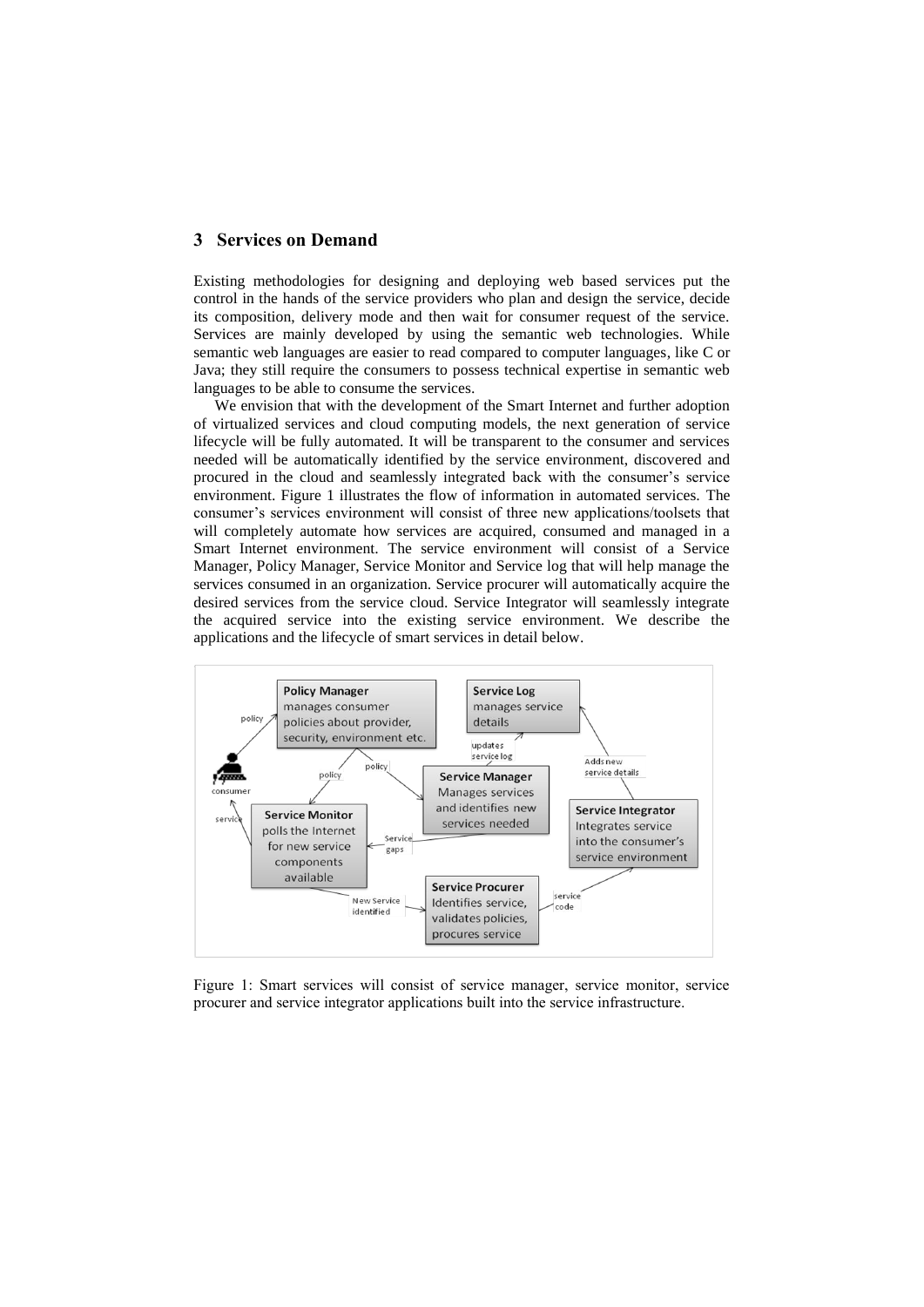### **3.1 Smart Services Consumer Environment**

Current design of the Internet requires the consumers to manually search/discover and procure a service available on the web and then integrate it within their IT environment. This approach is cumbersome for the consumers and also prone to guess work on the user"s part as to which service is needed. Smart Internet in the future would enable automation of this step by dynamically identifying the services that a user needs and automatically procuring them. This would be similar to the existing upgrade utility on computers that automatically checks the software versions installed and then runs the update in the background after confirming with the user. For instance, if a user is consuming a service that provides financial information, then additional services that are either missing or could enhance the information displayed would be automatically identified and procured for the consumer depending on the service procurement policies that the consumer has defined. Smart services infrastructure running on the consumer"s IT environment will include the applications listed below.

#### **3.2 Service Manager**

Service Manager manages the services by tracking their quality and performance. It also identifies gaps in the services and inform the Service Monitor of them so that the Monitor could search for services that can fill the gap. If a service does not meet the desired performance levels, the service manager will send alerts to humans or automatically terminate the service and send instructions to the service monitor to poll for another service.

Many software providers like Microsoft [19], IBM [20], Hewlett Packard [21], Oracle [21] etc. have released basic versions of service managers in the market. However these products are platform specific. For instance, the Microsoft service manager manages only Windows specific services and Oracle server manages only Oracle services. Due to this the consumer has to either manually integrate service management across various platforms or write a proprietary program to manage the service flow across platforms. We envision that in Smart Services, the Service Manager application will be platform independent and will provide a user-centric aggregated view of all the services in the consumer's IT environment irrespective of service provider.

Service Manager will also consist of a Service Log that will manage a list of all services in the consumer's service environment. It will track the service by its functionality, provider, dependent services/components and technical features. The service log will also act as an audit for each service by logging the number of times it was used, the user name and cost to the organization.

#### **3.2 Service Monitor**

The current state of art of the Internet requires that the consumer first identify the service that s/he wishes to use and then discover a provider on the cloud who will be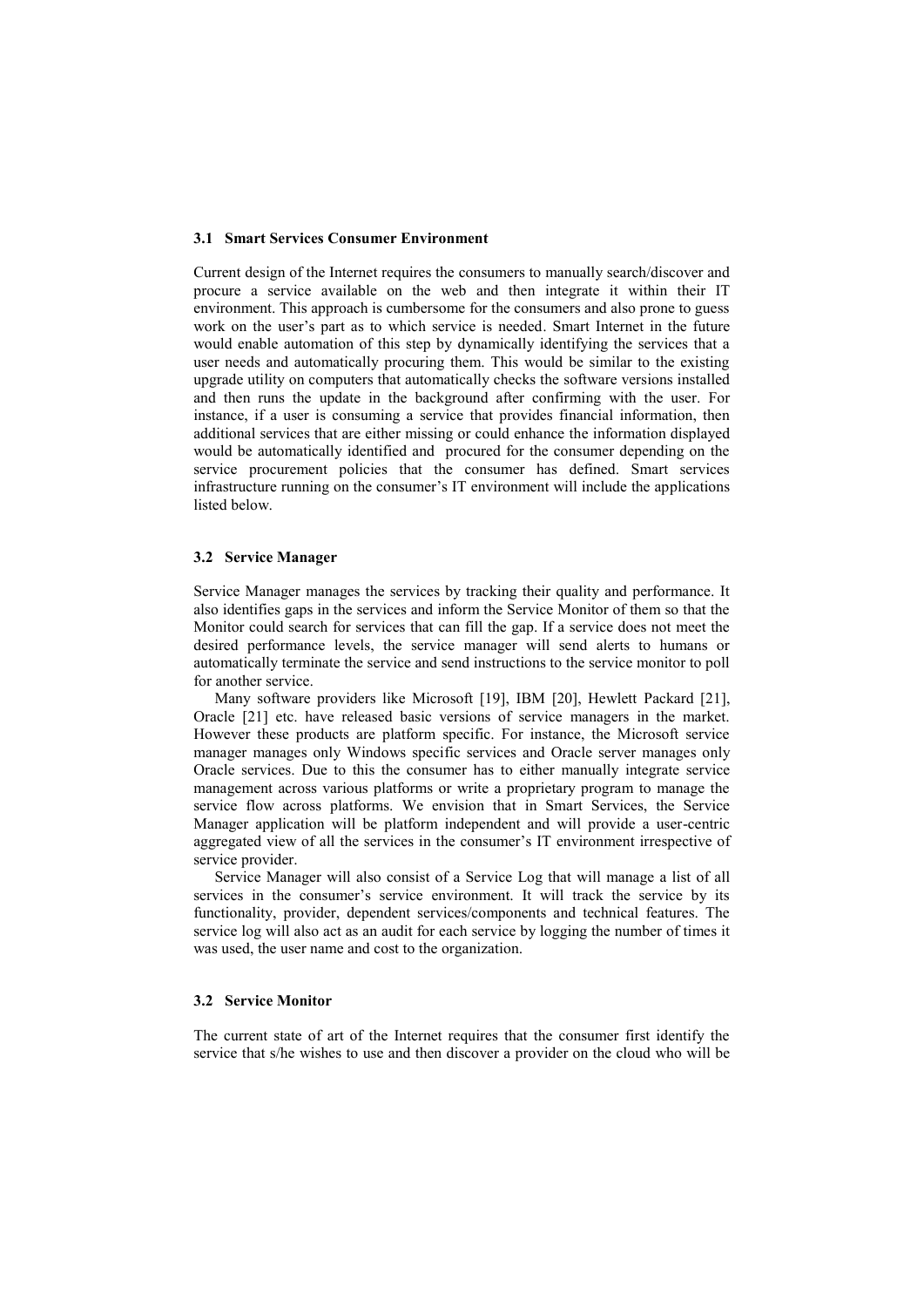able to compose the service to match their requirements. Smart services will consist of a Service Monitor program to regularly poll the cloud and identify any new services or service upgrades that have been released. Service Monitor will refer to the policies stored in the policy manager to determine the domains and constraints that it should filter off. For instance, if the consumer is using a document management service to manage their organizational files, then the service monitor will poll the service cloud for other similar services that might be available at reduced cost. This functionality is similar to the update application available on Windows environment which lets the users know as soon as a security patch is available to update their operating system. The service monitor will also protect the service environment from being inundated by sample services or advertisement spam sent by service providers.

When the service monitor identifies a service that needs to be procured, it sends the list of requirements along with the associated policies determining the service constraints to the Service Procurer.

### **3.3 Policy Manager**

Policy Manager manages the policies decided by the consumer on service discovery and procurement along with the policies pertaining to business rules. For instance, the consumer may specify a limited list of providers for service discovery; or may want to limit service discovery to a geographical location. Similarly the consumer may specify the budgetary, security or language constraints as part of their procurement policy. The Service Policy Master would ideally contain all the business rules and IT policies of the organization that should be considered by the consumer before procuring a service.

The collection of consumer's policies is translated to a description using semantic web languages such as RDF and OWL. We plan to use the Rei policy framework [12] (http://rei.umbc.edu) to develop the policies. This will ensure that the Service Policy Master uses a standard interface, and replacing it does not require reentering the policies.

The collection of consumer's policies is translated to a description using semantic web languages such as RDF and OWL. Examples of policy frameworks that may be used are Web Services Policy Framework [28], that includes WS-Policy assertions and WS-Policy Attachments and the Rei policy framework [12] (http://rei.umbc.edu) to develop the policies. This will ensure that the Service Policy Master uses a standard framework and that policies can be easily reused and shared when this is desirable

### **3.4 Service Procurer**

Service procurer searches for services on the cloud that match the specified service. The discovery is constrained by functional and technical attributes identified by the Service monitor, and also by the budgetary, security, data quality and agent policies of the consumer defined in the policy master. One approach that the service procurer could take for discovering services would be to run a query against the services registered with a central registry or governing body. Alternatively, it could limit the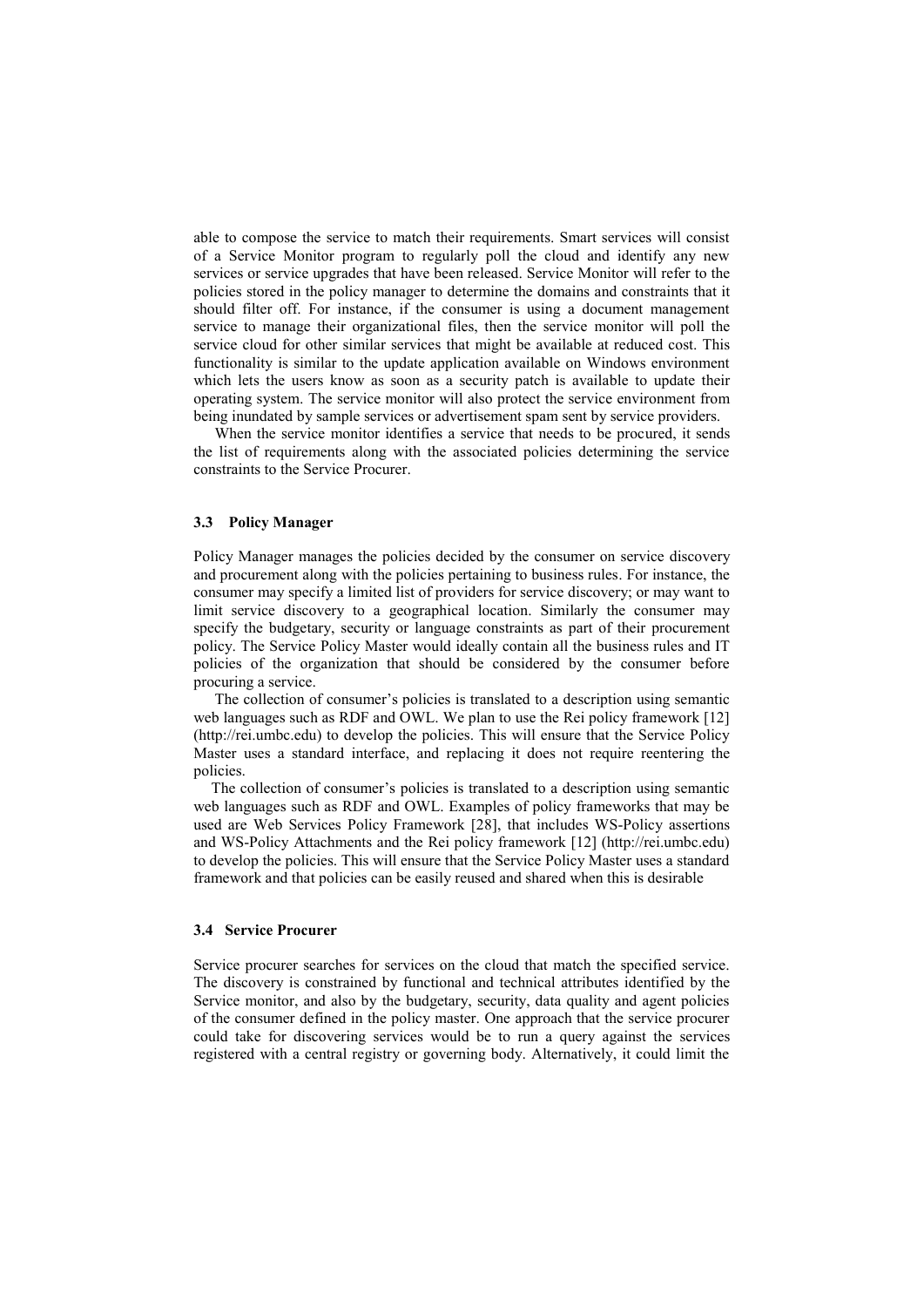service search to a set of providers specified in the consumer's provider policy. While discovering the service, the procurer will need references for providers that match the requirements, especially if the provider is not a part of the preferred vendor list defined in the policy. Service procurer will be able to get certification for the service provider by contacting a central registry, like UDDI [18].

If the service procurer identifies the exact service matching the specifications and constraints then it automatically procures it and transfers the control to the service integrator. If the procurer discovers multiple providers for the service, each meeting the consumer's policies, then it creates an aggregated view of the search results providing instantaneous comparison of the services available, their cost, their constraints and the service gap. The control is then transferred to the consumer who finalizes the service provider. While the existing Internet infrastructure does not allow aggregation of website from multiple servers or transfer of control to the user, Smart Internet has been envisioned to enable this. After the consumer finalizes the service provider, service procurer begins contract negotiation with the provider. Service Level Agreements (SLAs) are finalized during this negotiation. SLAs define the service data, delivery mode, agent details, compliance policy, quality and cost of the service.

After the service procurer acquires the service, it transfers control to the service integrator.

### **3.5 Service Integrator**

Once the service is procured, the next step is to integrate it into the IT environment that exists on the consumer's side. Currently web services require a skilled administrator at the consumer end to integrate the service with other existing applications. This adds to the overall cost as well as the maintenance of the service and is a major disincentive for organizations to adopt services technology.

We envision that in the Smart Internet, there will be a Service Integrator program that will automatically integrate the new service procured into the consumer's existing service infrastructure, thereby removing the need of manual integration. Often different services procured could be combined to form a single service. In other instances, the service procured could be integrated into multiple services. For instance, a currency converter service procured could be integrated with multiple financial application services. Either way, this integration would be transparent and seamless to the end user. Service integrator will also update the service manager, service monitor and the service log with the details of the new service procured.

### **4 Usability and User Issues**

As the "on demand" service systems deal with users, human-computer interaction issues need to be taken into consideration in design, implementation, and maintenance phases of the system and beyond. In designing such software systems with a service focus, emphasis on usability and user issues may be critical for maintaining optimal user and satisfaction. Variations of usability design guidelines initially created by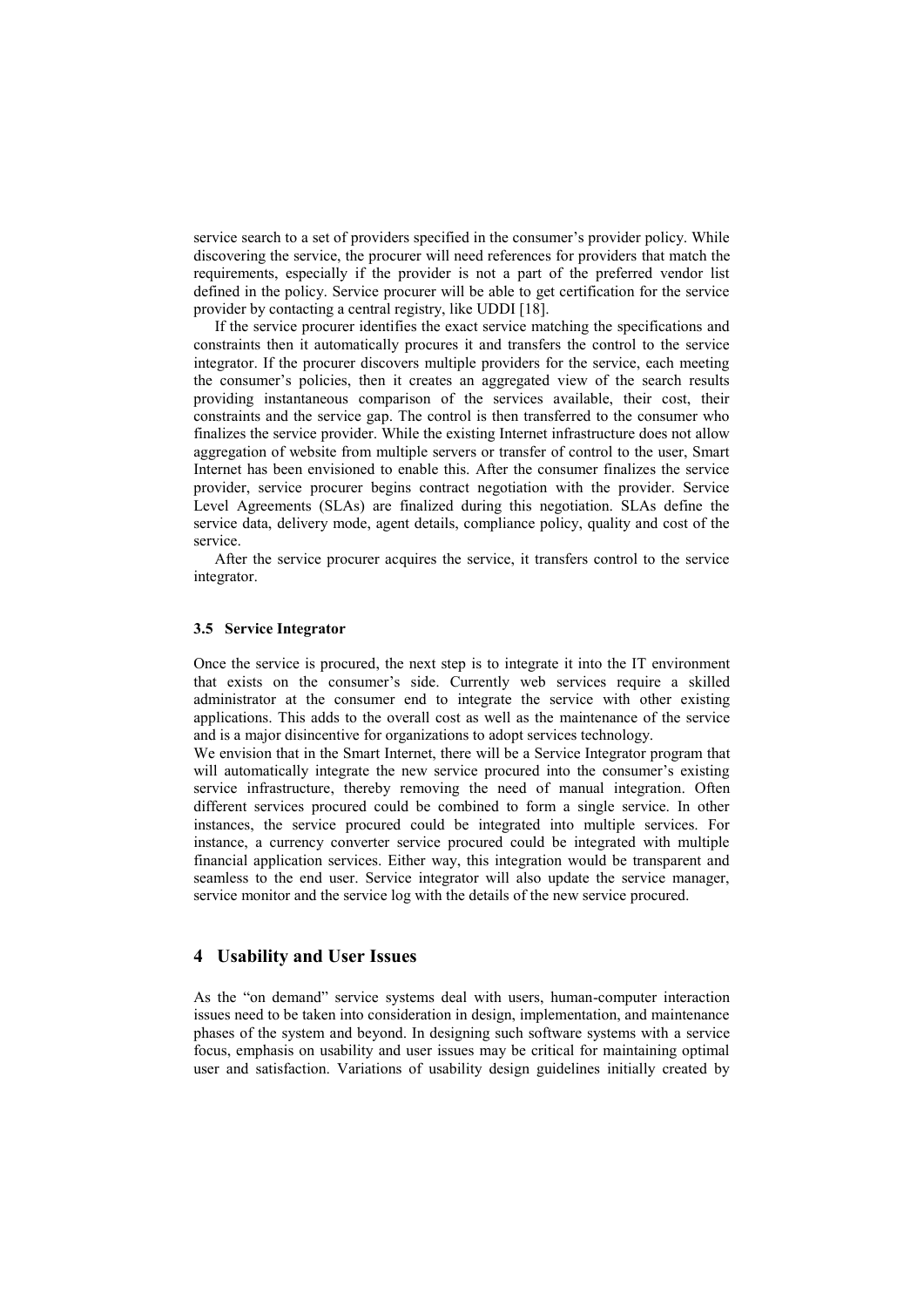Shneiderman [16] and Nielsen [17] can be adopted for service oriented systems and its components. Time-critical tasks can be run more effectively on systems with optimally usable interfaces that present the relevant content in a user friendly design.

The concept of "smart services" may bring with it a number of issues that previously may not have been noted by researchers. It should be noted that the concepts of cloud computing and smart services are fairly new, and human-computer interaction aspects of cloud computing are scarcely defined. The personalization aspects of cloud computing may require that user-specific aspects of the cloud services need to be given attention to allow a smooth interaction between all users and their interactive interfaces.

Shneiderman [16] defines a usable interface as an interface that allows, among others, easy learnability and guidance. The challenge to provide these concepts in the cloud rather stems from the variety of the customized interfaces that can be and are required to be provided to a wide variety of user groups. For example, one user group using cloud services may consist of technology professional experts in artificial intelligence while another may consist of teenage shoppers. To provide usable interfaces that allow a smooth human-computer interaction, user requirements and demographics may need to be determined in a way that can allow for easy design adjustments.

Other usability principles from Shneiderman and Nielsen are also to some extent applicable to services in cloud computing, especially with the increase in mobile device use. A clear documentation of each mistaken done while using the services and systems may usually be difficult to provide in the cloud environment, but future service provision systems may need to pay attention to this documentation issue in design. The same attention would need to be paid to the provision of error messages in the cloud for services. Additionally, if the user intends to move away from a particular service, this should be made possible via clearly marked exits. Consistency in cloud computing is a difficult issue but cloud providers can attempt to making sure that different services are offered via consistent interfaces to allow for higher satisfaction as well as transfer of knowledge from one system to another. Service providers need to determine the specific group of users who are likely to use their services and in some cases tailor their interfaces based on the cognitive and physical needs and limitations for this group. For example, if a service caters to the elderly population, more attention should be given to the screen design in terms of contrast, colors, and font and image sizes.

One other issue where human computer interaction and usability in design may play a critical role may be administrators that use the cloud. Administrators can be at a position where they may need to access a number of different interfaces for the purposes of exchanging, sharing, manipulating and using information. To allow for a usable customer interface environment to be presented to the administrators, their job and interface requirements will need to be determined in order to determine the user requirements on their part, which can be followed by designs tailored for administrators and their specific needs on their jobs, which can vary from database to network administration and more. In the following sections, first, general personalization issues in cloud computing are discussed. This is followed by an overview of methods to gather user requirements for usability design and evaluation.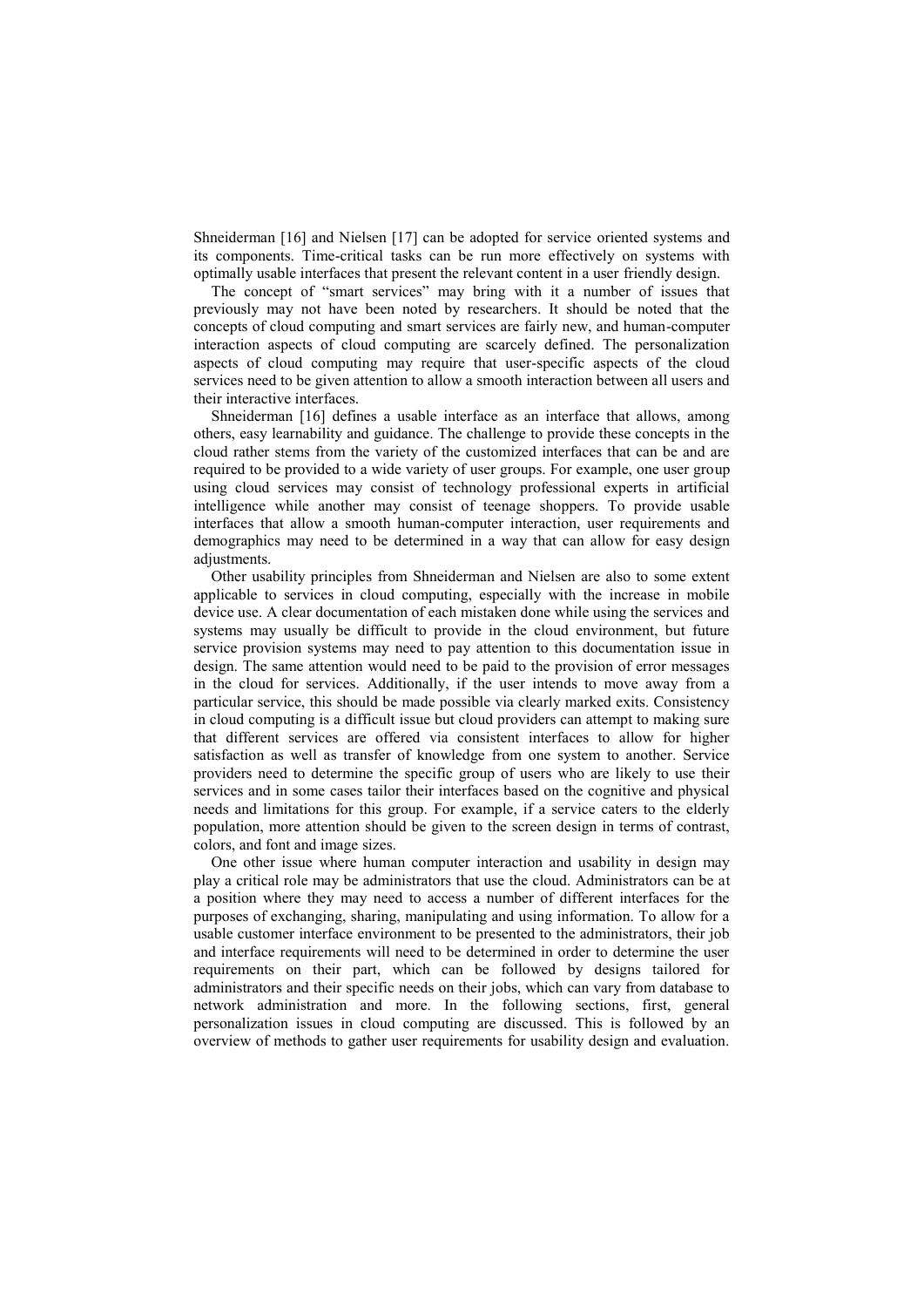Finally, challenges in cloud computing and delivery services as they relate to usability and design are discussed.

### **4.1 Personalization in Cloud Computing and Smart Services**

As the name indicates, smart services allow consumers to manually and easily search for and locate the services they are looking for. An analogy can be made between smart services and e-commerce retail where easy searches are done with the search box provided on e-commerce retail Web pages. Moreover, Web pages are able to give recommendations to consumers based on the shopping, browsing and searching habits of consumers. A recent study by Ozok, Fang and Norcio [23] indicated that a compact set of information with a small number of recommendations with the ability to get more information on these recommendations work best for the users. Similarly in smart services, a small number of consumer-targeted service choices with targeted service recommendations may work best in cloud computing. Personalization can be provided to users on an on-demand basis, with the interfaces offered with a default look and being able to be personalized if the service users wish to personalize them. Today, the Web, especially news-related pages, offer a number of personalization options where users can reach the relevant information and organize it according to their wishes. However, in return, some pages also ask for information on demographics, among others. Cloud service providers can use the information they gathered on their clients to tailor the interfaces to their clients" specific needs, but this should be done with permission from the clients.

#### **4.2 Administrators, Personalization and Usability**

Administrators work with the cloud by managing different applications that are most suitable for a single user or a group of users. Presenting them with a usable interface can allow administrators to work in an environment where they can maximize their performance and satisfaction with their managing and administrating duties. While service managers are software programs, a user-friendly interface can allow the controllers of such interfaces to obtain and use the relevant managing information easily from these systems. For this to happen, human factors research can allow the interfaces to be tailored to the needs of the administrators and human controllers of the manager information.

### **4.3 Consistency of Interfaces**

Ozok and Salvendy [24] indicated that consistency plays a crucial role in computer interface design. Allowing consumers to present consistent interfaces for different applications can allow user performance and satisfaction to improve. Therefore, cloud providers can offer interface consistency for their applications to allow for consistent interfaces in the cloud. While this may be technically difficult to realize,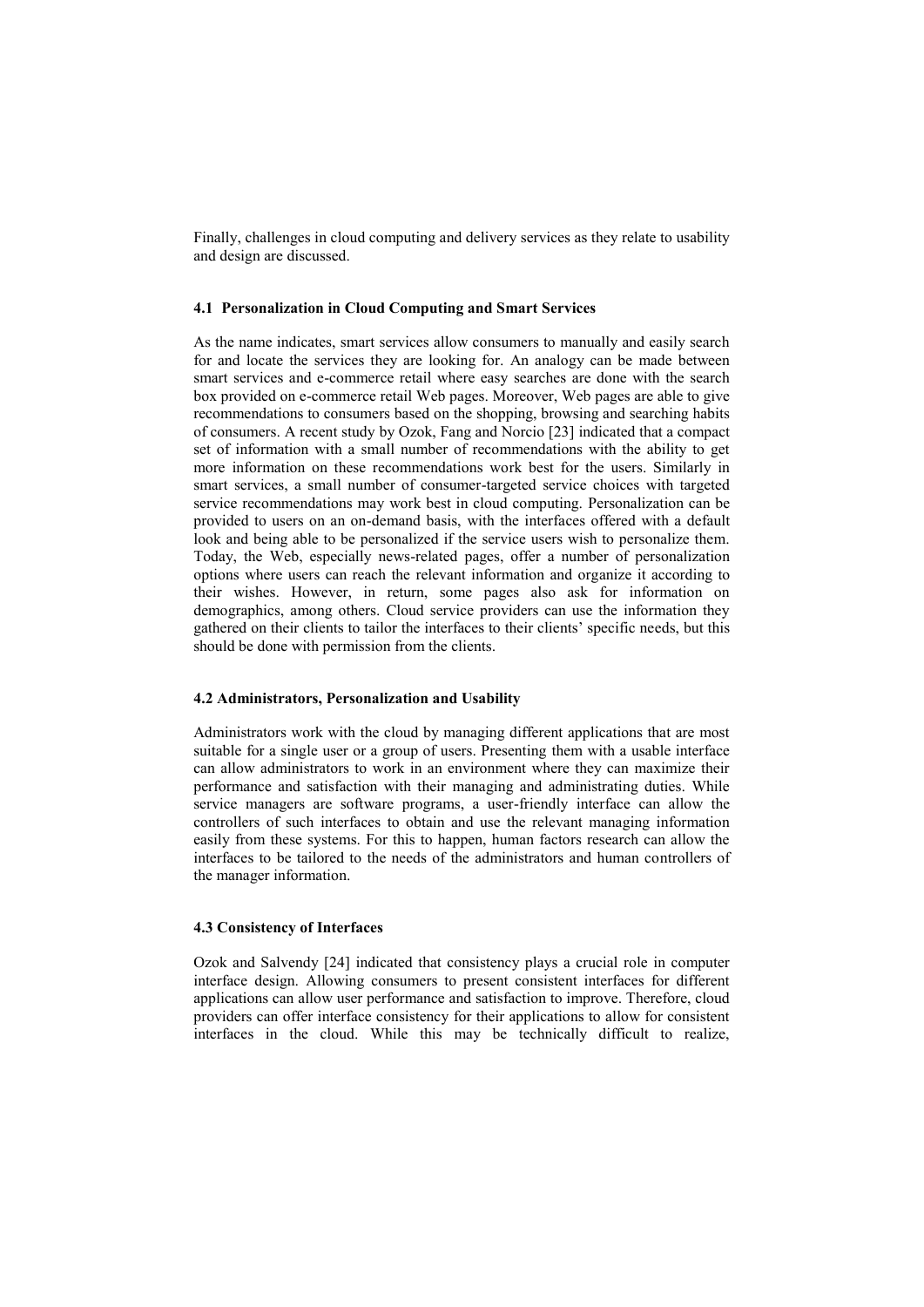organizations can provide at the very least a basic level of consistency to allow for smooth services and satisfied consumers.

### **4.4 Methods for Measuring Usability in Cloud Computing**

While measuring consumer performance is almost impossible in the cloud arena, cloud users can be offered surveys to determine the usability environment of the services they are offered. Ozok [25] offered a number of usability measurement techniques using surveys. A sample representative group of cloud consumers can be given surveys to determine the critical success factors in usability as they relate to the particular cloud environment. Cloud services are variable and differ significantly between applications. However, explicit surveys that can be administered online can be used as input in usability design of the cloud environment.

### **4.5 Usability Challenges in Cloud Computing and Service Delivery**

Cloud services widely vary in the capabilities they can offer to their consumers. A smart service can also learn from user behaviors and present user interfaces consistent with the users' cognitive capabilities, desires and satisfaction factors. Success in terms of usability in cloud computing is challenging due to the variety of services offered. However, determining the user base of the cloud, the capabilities, limitations and desires of the average cloud user can help in better interface design in cloud environment. Relevant cloud content can be presented based on user-centric approaches that start with user requirements gathering, and that involve design, evaluation and testing in terms of usability. Sample user interfaces in the cloud can also be tested in laboratory environments on small samples. While usability issues in the cloud can be expected to come more to the foreground with the advent of cloud computing and services, at this stage in development, usability concept can be seen as an important factor in smart services and on-demand application delivery.

# **5 Healthcare Services on the Smart Internet**

The user-centric model of the Internet described so far involves the customization of websites for each user based on their preferences, functional domains, traversal patterns etc. The Internet is flooded with websites containing large volumes of data and every moment more data is being generated, distributed and made accessible all over the world. To be able to make efficient use of this data we need to apply intelligence in iterations over the data to extract information, knowledge and ultimately wisdom. The capability of customizing the website to suit individual use at the client side and extraction of useful information from data is achieved by use of smart services. They facilitate automatic detection and procurement of essential services thus proving to be beneficial to a wide variety of fields and professionals.

Health services contain extremely personalized and sensitive data and hence require a highly secure environment with high availability and accessibility. A health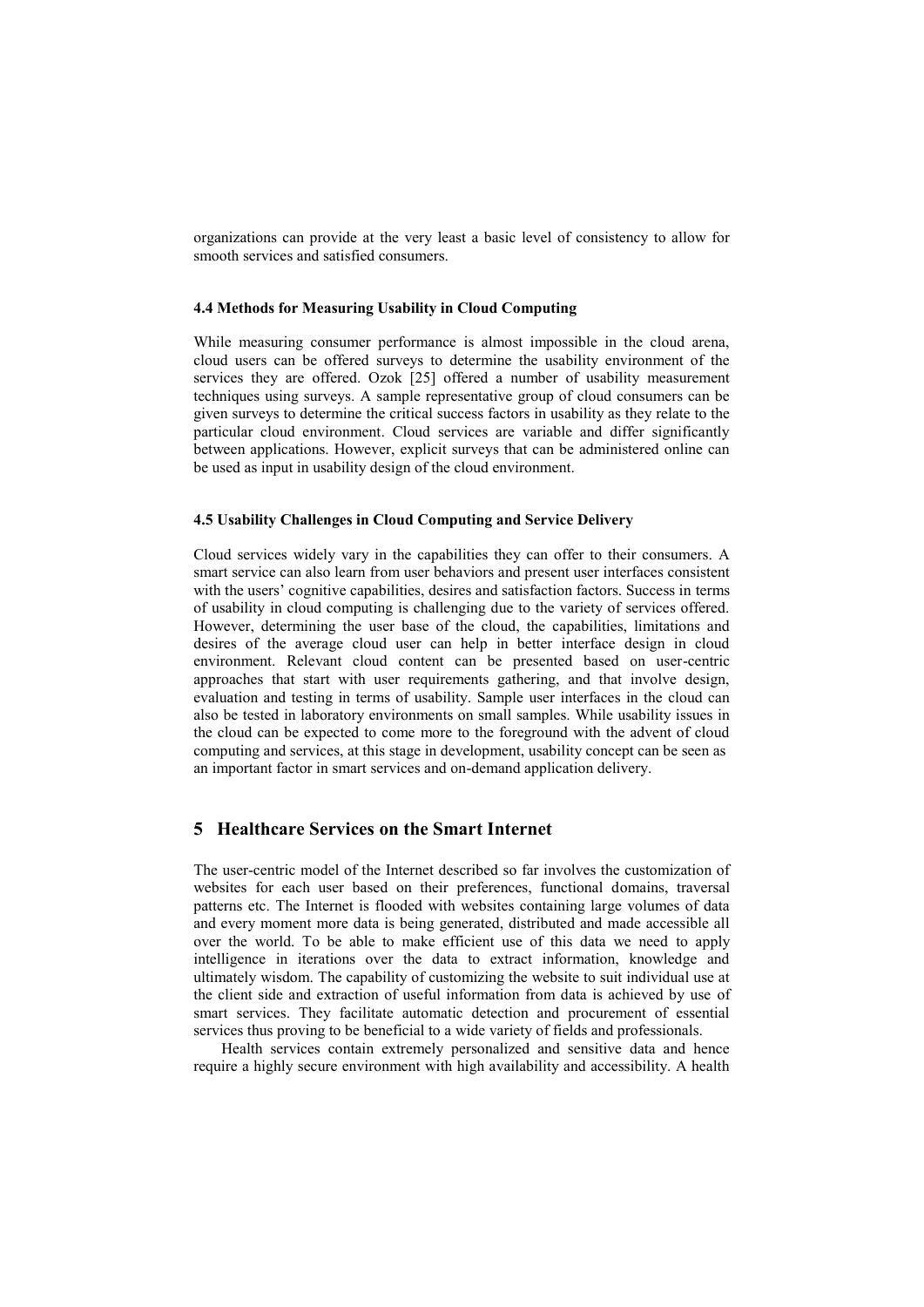service system should measure for disaster recovery and fault tolerance while maintaining the high standard of data integrity. Another important aspect of executing healthcare applications is its integration with standards and compliance with Health Insurance Portability and Accountability Act (HIPAA). Some of the applications in health care that would benefit from Smart services that use Smart Internet are listed in the sections below.

### **5.1 Surgery**

Personalized Smart service could be an extremely important tool for surgeons and physicians that would help them locate the exact article/ reference to a video or some piece of information they might want to look up urgently for the success of the surgery. While performing the surgery, a surgeon might need to refer to a similar previously recorded surgical procedure/ complication. It is extremely important for the surgeon to be able to immediately locate the required recording without having to click on each of the links returned by a text based search. The user-centric smart service used in this case can be customized to return results from medical domain. It would internally use Smart internet for an image/ video based search that would allow the surgeon to view the video of his interest at a single click. It could be further personalized based on the type of surgery or the specialization of the surgeon. For instance, in case of a cardiac surgeon performing a heart bypass surgery, the Smart service would list only videos archived under Heart Bypass Surgery category and further refine the search to result into Traditional Coronary Artery Bypass Grafting, Off-Pump Coronary Artery Bypass Grafting or Minimally Invasive Direct Coronary Artery Bypass Grafting depending on the type of bypass being currently performed on the patient. This auto-refinement of search can drastically improve the way surgeries are performed by being saving the surgeons search time in critical situations and allowing to concentrate more on the surgical complication rather than worrying about find the exact piece of information from a huge amounts of data.

### **5.2 Neonatal ward**

One of the important goals of health care has been to reduce child mortality. According to UNICEF"s records more than 70 per cent of almost 11 million child deaths every year are attributable to six causes: diarrhea, malaria, neonatal infection, pneumonia, preterm delivery, or lack of oxygen at birth. In order to help doctors to detect any life threatening infections in babies at an earlier stage, "smart" neonatal wards are used. Each heartbeat, movement of the baby in this neonatal ward is a piece of information. A Smart service in conjunction with such a neo natal ward will enable quicker knowledge gathering from the large amount of data being captured every second in the ward. It will use the information acquired from the data on Smart Internet to efficiently match the information generated in the neonatal ward and the archive of symptoms that are likely to be seen in case of life threatening infections that babies are vulnerable to. Thus it can analyze the data and predict what can happen, faster and help doctors take action earlier. Thus smart services can be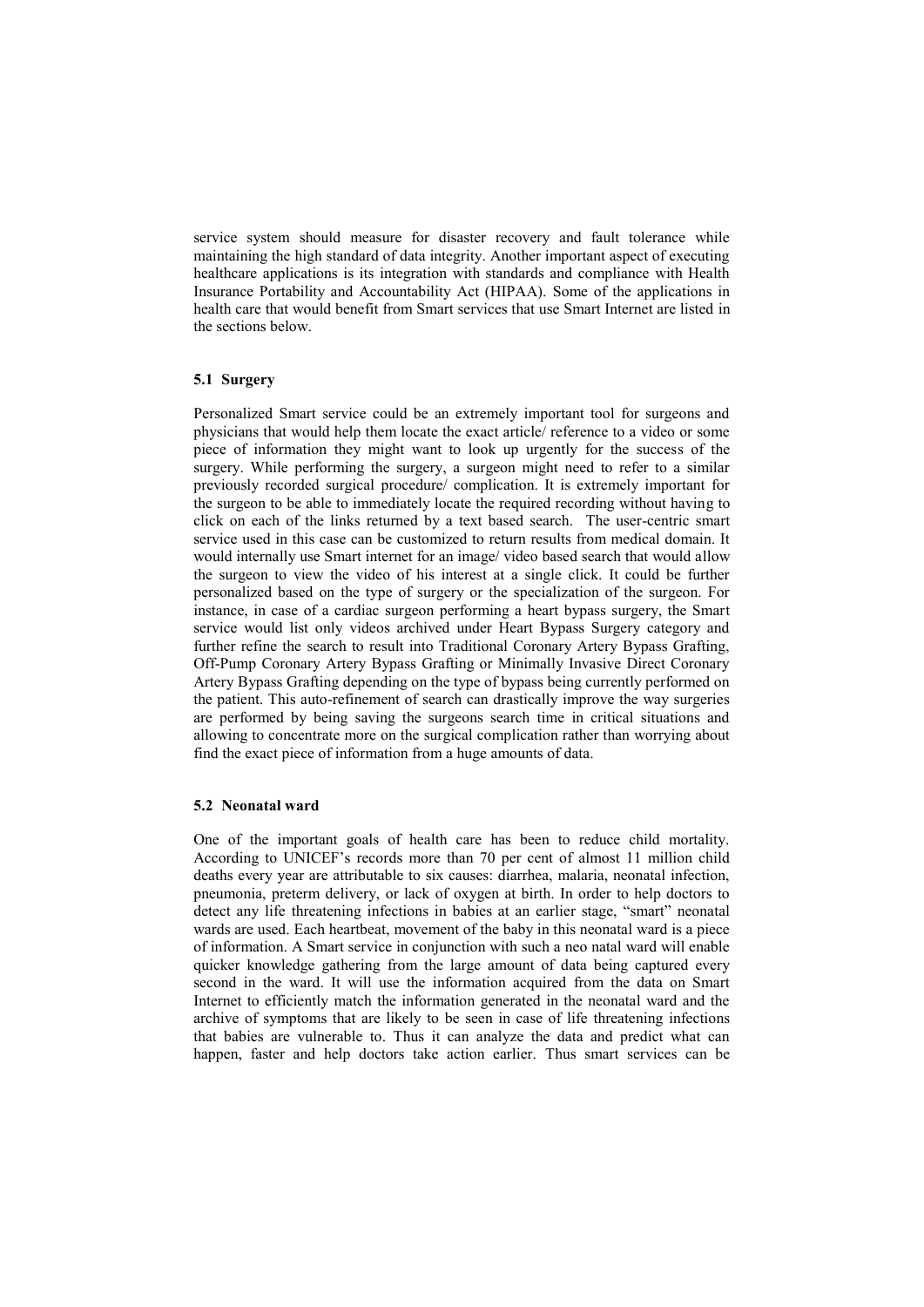effectively used in preventive cure of diseases by diagnosing symptoms and suggesting appropriate preventive treatment to avoid the disease.

### **5.3 Medical Record Synchronization**

Traditionally medical records have been written on paper and kept in folders. The advent of electronic medical records has not only changed the format of medical records but has also increased accessibility of files. In case of an emergency situation where a patient is brought into a hospital that doesn"t hold his previous medical record, acquiring this information can be a time-consuming job. In cases where the patient is allergic to a particular medicine, it is very important to have his previous medical record handy before being administered any drug. Smart services can play a big role in this situation. It can allow a service provider to maintain a person"s medical record right from birth along with links to family"s medical history. This record gets augmented with more information with his every visit to a doctor. Such a record will be a one-stop medical database for that patient. When the person is hospitalized, hospital with legal authority can use the Smart service to access his medical records. Thus doctors can immediately get an entire picture of the patient"s medical history, allergic conditions, medications being taken etc. Moreover, the smart service will also use the patient's family member's medical records and suggest the doctor of a potential risk the patient might face due to heredity even though it doesn"t show in his records. This can save the doctor's valuable time by being able to link trees of data, helping them diagnose the potential problems and decide on the safest treatment thus ensuring higher chances of success in saving lives. The challenge faced in developing such an application would be having centralized patient data available for use at any time.

### **5.4 Telesurgery**

Telesurgery (also known as Remote surgery) allows a surgeon to perform surgery on a patient who may not be physically present in the same location. It combines elements of robotics, communication technology such as high-speed data connections and management information systems. Smart services coupled with the telesurgical equipment could sense the current state of the surgical procedure, lookup the medical records of the patient, search similar surgeries previously performed and suggest the surgeon of alternative steps he could follow in the surgery. This is analogous to having another "experienced" surgeon in the room to assist the operating surgeon with the right knowledge of the surgery and the patient. An example of this would be a cardio surgeon looking up a video of previously performed bypass surgery for reference, on the internet, while performing a remote surgery. The accurate result of the lookup must be obtained very quickly considering the time criticality of the current surgery. The smart services pre-customized to the surgeon"s search pattern and requirements would eliminate a large amount of time required to return the desired video. The smart service would not just return the correct reference but also provide suggestions for controlling the telesurgical equipment under gives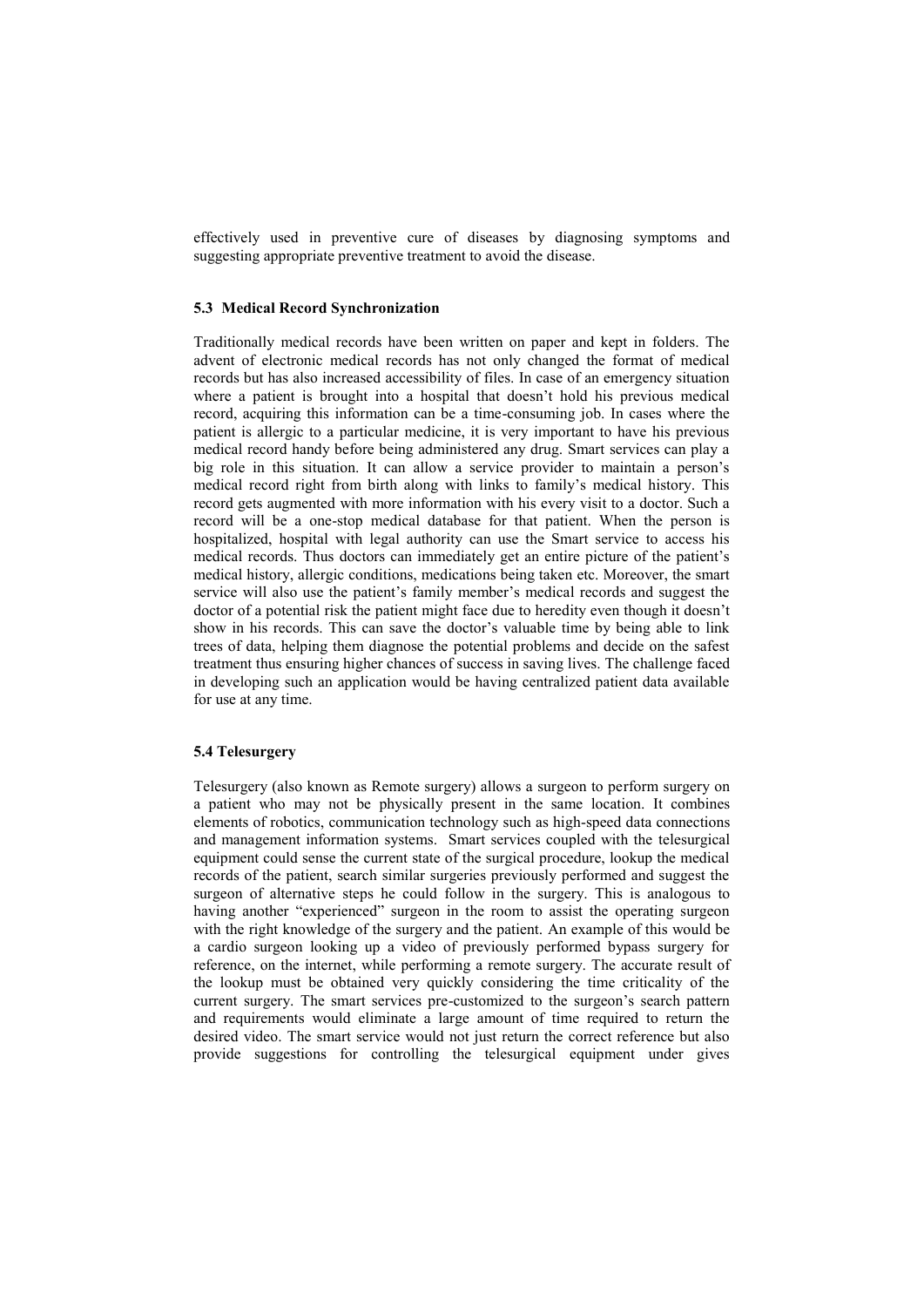circumstance. Thus a smart service can be customized to every user"s needs and specifications allowing the user to get desired results. The challenge faced in such an application would be the development of an efficient filtering mechanism that allows the smart service to return the most accurate and relevant results and a control mechanism that coordinates with the surgical equipments.

### **5.5 Cloud Based Medical Image Visualization**

Cloud based medical image visualization is a unique concept of centralizing and sharing all radiology images such as CT-Scans, MRIs, X-rays, ultrasound among others in a secured environment. Such cloud based environment can seamlessly integrate all medical imaging with electronic patient records that can be accessed from any location and reviewed by any authorized user. In such scenario, it is extremely important to store and transmit medical records in a secured and safe environment with a very high standard of data integrity, protecting patient privacy and complying with all security and HIPAA regulations.

Medical images are large files (Digital Imaging and Communication in Medicine (DICOM) objects) and therefore, it is difficult to share among several care delivery organizations. There is significant amount of delay involved in sharing these medical images. Such delays often result in repetition of medical procedures and increased cost of healthcare to the patients, insurance companies and federal government. In addition to the cost saving, sharing of medical records, specifically radiology imaging databases, can drastically reduce medical redundancies and exposure to radiations. A DICOM object viewer and the Picture Archiving and Communication System (PACS) server can reside in a cloud computing environment.

A key requirement for DICOM viewers is lossless image coding; users accessing DICOM images should receive lossless image to rule out any compression artifacts. The views rendered by the DICOM viewer have to be communicated to the users remotely accessing the image. Commercial remote access tools such as Citrix use lossy compression for remote viewing and hence are not suitable for medical imaging application. The use of lossy compression may not be an acceptable solution under several medical conditions. For instance, a lossy compression may provide wrong information about the size of a cancer cells that may be growing in any part of a body. Since the stage of a cancer is determined by the volume of the cancer cells; a lossy image may show a reduced volume by removing some pixels.

A lossless virtual presentation layer can then be developed to reside on cloud. This component can allow radiologist to annotate the image through a web based viewer and store it back into the distributed cloud based database. Therefore, an instantaneous lossless access to all DICOM objects can be achieved to eliminate the download time.

# **6 Multimedia Services on the Smart Internet**

In a user centric model for content access on the Internet, content is adapted and customized for the user needs. The multimedia nature of the content makes the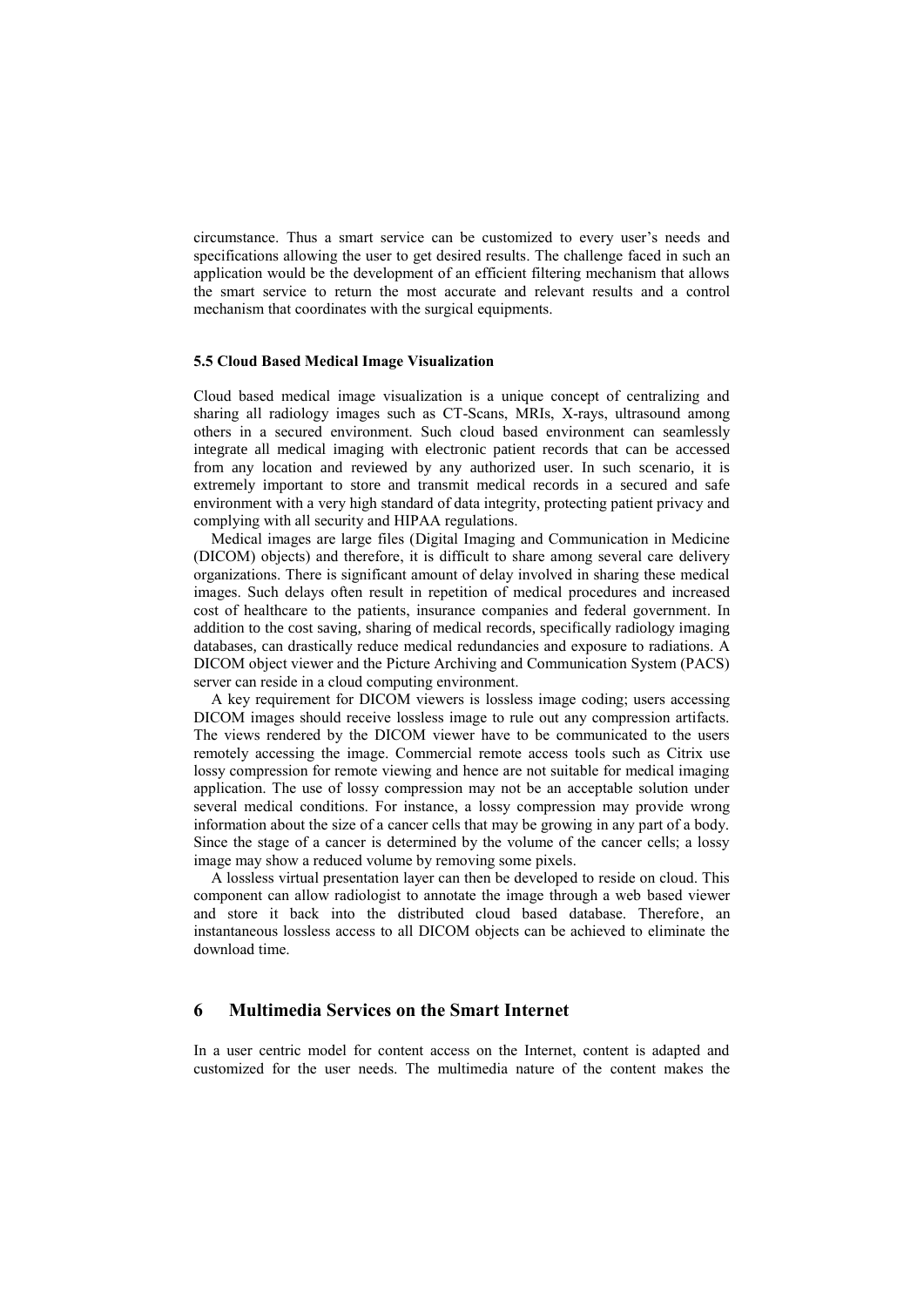adaptation problem complex – computationally as well as algorithmically complex. Customizing a website to suit individual use requires user context awareness and the customization possible depends on type of content used on the website. Customizing content such as video is highly resource intensive. We showed that customization based on computational model of human attention is a bandwidth conserving solution but requires large computational resources [26]. This section presents challenges and possible approaches to overcome the challenges in offering video services over cloud infrastructure. The Smart Internet would adapt one of these approaches.

Multimedia content accessed by the users is either stored or real-time. Stored media is pre-recorded and hence can be pre-processed to enable rapid customization when users access such content. Real-time media, on the other hand, is generated in real-time and requires real-time computing resources to perform the desired customization. In the case of video and audio, customization typically implies changes to one or more of bit rate, resolution, quality, and modality [27]. Customization could also involve knowledge extraction which in turn will help in customizing related content and services.



Figure 2: User centric customization of video content

Video is data intensive media with large computational requirements for processing and can potentially benefit from cloud computing infrastructure. The parallelism inherent to video processing problems depends on the processing at hand and the format of the video. Since video is necessarily compressed for transmission and storage, any video processed by the cloud is typically compressed. Video compression, while reducing storage and bandwidth requirements, creates dependencies that could affect the granularity of parallelism possible in a given video processing task. For example, predictive coding modes in video use previously coded frames to improve compression efficiency but create dependencies that are undesirable in distributed computing. A key challenge is balancing the tradeoffs between compression efficiency and the possibilities for parallelism.

Smart Internet infrastructure would be able to customize user centric video services by rapidly transforming videos to suite the current user context and also use the knowledge from videos to create a better experience for users. For customizing stored video, the challenge is to reduce the turnaround time. Typically turnaround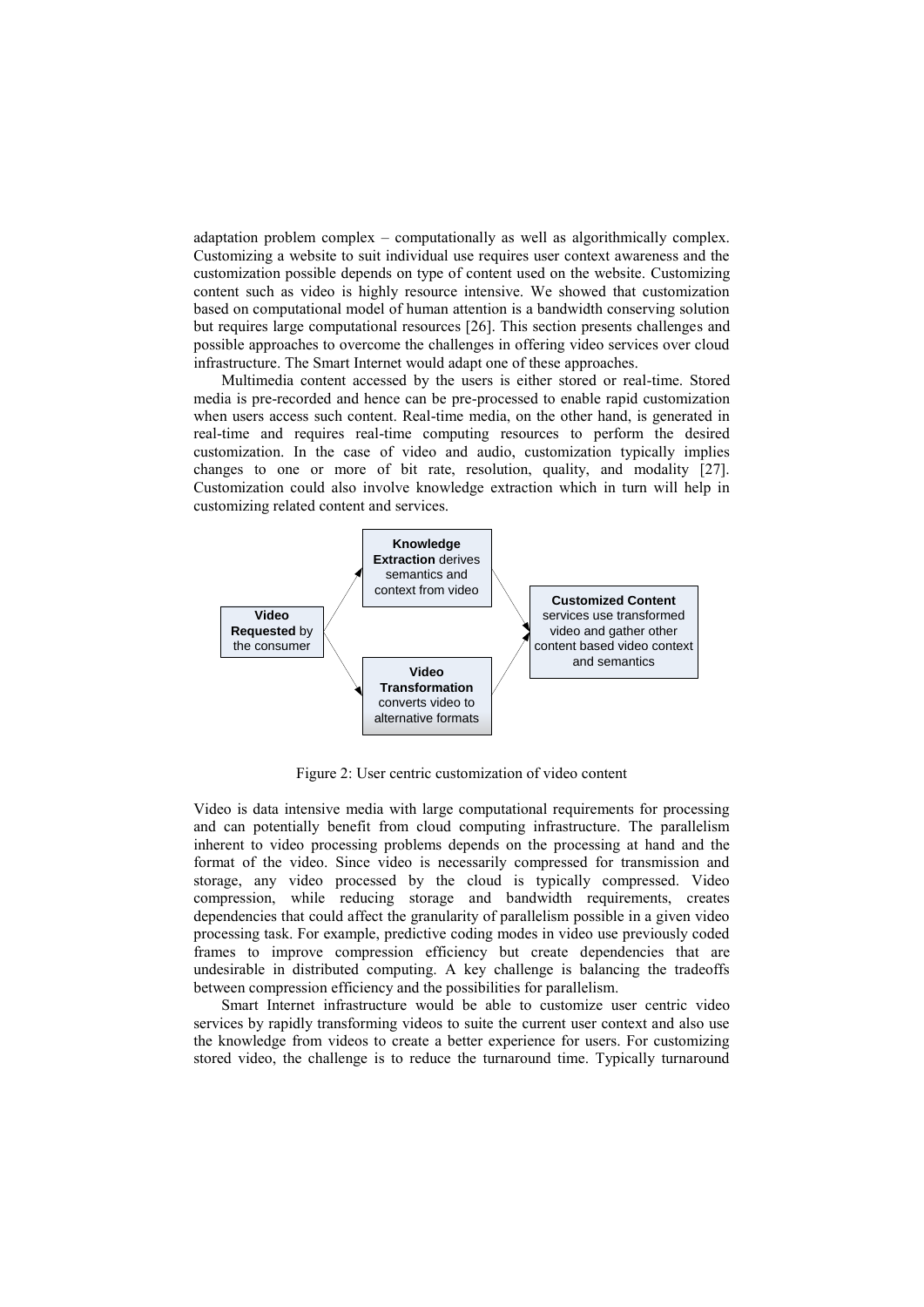time can be reduced by increasing the computing resources – e.g., number of machine instances on the cloud dedicated to the given task. A map-reduce framework such as Hadoop can thus be used to reduce the turnaround time. In the case of video, the number of machine instances cannot be increased arbitrarily and is limited by the number of video segments that can be independently processed. The performance and scalability of a video processing problem is thus influenced by the video compression features used (e.g. number of I frames as I frames typically create independent video segments). This also implies that the framework for workload distribution on the cloud has to be media aware.

Real-time video is generated by a single source and improving the throughput, i.e., increasing the number of streams processed, is a key performance consideration for a service provider. Depending on the type of service, real-time video services allow a few seconds of delay and the buffered video can be used to parallelize the problem and increase the throughput. The real-time nature of the video data stream puts constraints on how the performance can be improved. Solutions such as load balancing are more appropriate and distributed computing frameworks such as Hadoop are not suitable.

# **7 Conclusion and ongoing work**

User-centric smart services will create a paradigm shift in the way management perceives IT in the organization. In this chapter we have detailed our vision for services lifecycle in the Smart Internet. We have described the service manager, monitor, procurer and integrator applications that will need to be developed. To the best of our knowledge, this is the first such effort, and it provides a description of the new applications needed to automate discovery, acquisition and deployment of services. As part of our ongoing work, we are developing policies for service procurer using the Semantic Web technologies. Usability issues in cloud computing also need to be explored further to provide environments for cloud service users that are more effective, efficient and user friendly.

# **References**

- 1. M Xu, Z Hu, W Long, W Liu, Service virtualization: Infrastructure and applications The Grid: Blueprint for a New Computing Infrastructure by Ian Foster, Carl Kesselman, Morgan Kaufman, (2004)
- 2. J. Ng, M. Chignell, J. Cordy, The Smart Internet Transforming the Web for the User, Sep 2009, Manuscript under preparation
- 3. M. Papazoglou and W. Van Den Heuvel, Service-oriented design and development methodology, International Journal of Web Engineering and Technology, vol. 2, Number 4, pp. 412 – 442 (2006)
- 4. D. Bianchini, V. De Antonellis, B. Pernici, P. Plebani, Ontology-based methodology for eservice discovery, International Journal of Information Systems, The Semantic Web and Web Services, Volume 31, Issues 4-5, June-July 2006, pp 361-380 (2006)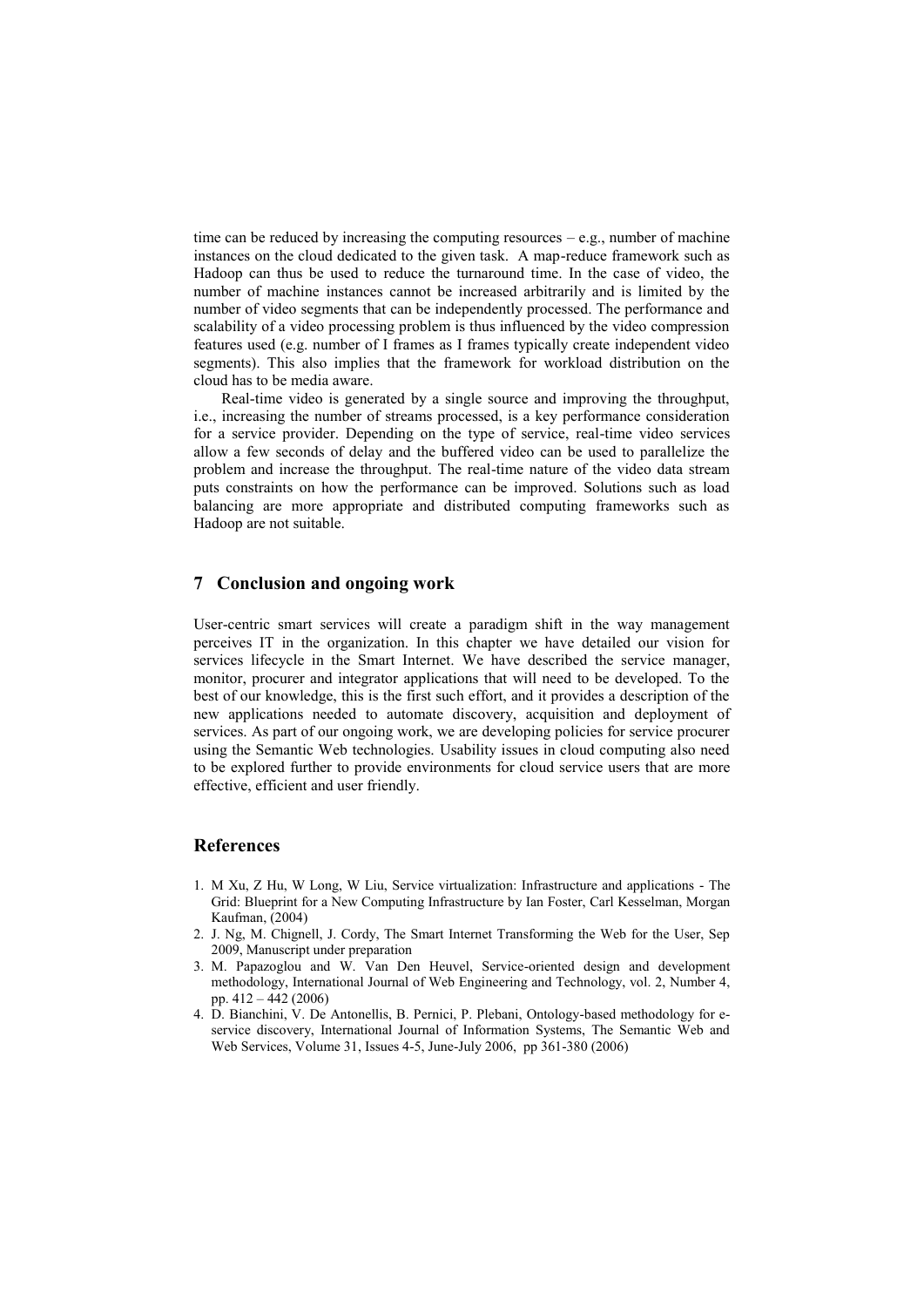- 5. L Zeng, B. Benatallah, M. Dumas, J. Kalagnanam, Q. Sheng, Quality driven web services composition, Proceedings of the 12th international conference on World Wide Web, pp 411 - 421 (2003)
- 6. E. M. Maximilien, M.Singh, A Framework and Ontology for Dynamic Web Services Selection, IEEE Internet Computing, vol. 8, no. 5, pp. 84-93, Sep./Oct. (2004)
- 7. J. Black et al, An integration model for organizing IT service Management, IBM Systems Journal, vol. 46, no 3, (2007)
- 8. Web Services Description Language (WSDL) 1.1, http://www.w3.org/TR/wsdl, March (2001)
- 9. D. McGuinness, F. Van Harmelen, et al., OWL web ontology language overview, W3C recommendation, World Wide Web Consortium, (2004).
- 10. O. Lassila, R. Swick and others, Resource Description Framework (RDF) Model and Syntax Specification, World Wide Web Consortium, (1999)
- 11. Web services Business Execution Language (WS-BPEL) 2.0, http://docs.oasisopen.org/wsbpel/2.0/wsbpel-v2.0.pdf
- 12. L. Kagal, T. Finin, A. Joshi, A Policy Based Approach to Security for the Semantic Web, In proceedings of 2nd International Semantic Web Conference (ISWC2003), September (2003)
- 13. Anupam Joshi, Z. Jiang, Retriever: Improving Web Search Engine Results Using Clustering, in Managing Business with Electronic Commerce: Issues and Trends, (A. Gangopadhyay, Editor), Idea Press, (2001)
- 14. W.T. Balke, M. Wagner, Towards personalized selection of web services, (WWW 2003) Alternate Track on Web Services, (2003)
- 15. Stanford Personalized PageRank Project, http://nlp.stanford.edu/projects/pagerank.shtml, last retrieved on October 12 2009
- 16. Shneiderman, B., Designing the User Interface: Strategies for Effective Human-Computer Interaction. New York: Addison-Wesley, 1992
- 17. J. Nielsen, Usability Engineering, Morgan Kaufmann Publishers Inc., San Francisco, CA, 1993
- 18. S Ran, A model for web services discovery with QoS, ACM SIGecom Exchanges, Vol 4, Issue 1, 2003, pp 1-10, (2003)
- 19. Microsoft System Center: Service Manager, http://www.microsoft.com/systemcenter/ en/us/service-manager.aspx, retrieved April 5 2010
- 20. IBM Service Management, http://www-01.ibm.com/software/tivoli/solutions/, retrieved April 5 2010
- 21. Oracle Web Services Manager, http://www.oracle.com/appserver/web-servicesmanager.html, retrieved April 5 2010
- 22. Hewlett-Packard Service Manager software, retrieved April 5 2010, https://h10078.www1.hp.com/cda/hpms/display/main/hpms\_content.jsp?zn=bto&cp=1-11-85^12473 4000 100 &jumpid=reg\_R1002\_USEN
- 23. Ozok, A. A. Fan, Q. and Norcio, A., Design Guidelines for Effective Recommender System Interfaces Based on a Usability Criteria Conceptual Model. Behaviour and Information Technology, Vol. 29(1), pp. 57-83.
- 24. Ozok, A. A. and Salvendy, G., How Consistent is Your Web Design? Behaviour and Information Technology, Vol. 20(6), pp. 433-447.
- 25. Ozok, A. A., Survey Design and Implementation in Human Computer Interaction. The Human-Computer Interaction Handbook Second Edition by Jacko, J. and Sears, A. (Eds.), Lawrence Erlbaum Associates, Mahwah, NJ, pp. 1151-1169.
- 26. R. Jillani and H. Kalva, "Exploiting spatio-temporal characteristics of human vision for mobile video applications," (Invited Paper) Proceedings of SPIE Volume 7073, Applications of Digital Image Processing XXXI, part of SPIE Optics + Photonics 2008, San Diego, CA.